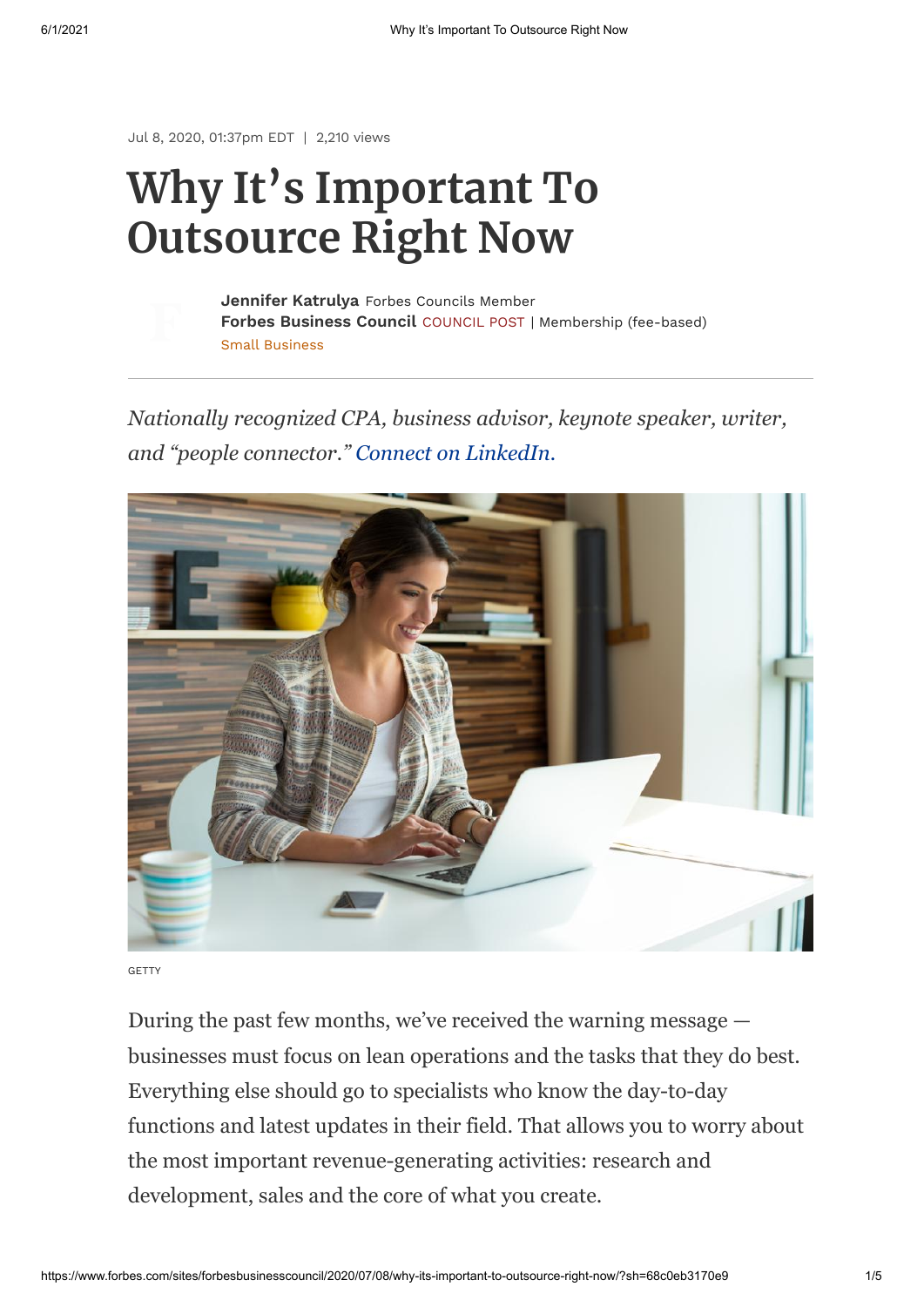The rapid transition to remote work and nimble operations simply accelerated the issues that already plagued companies. In my role as the founder and CEO of a successful business advisory and outsourced services company and as a professional who was repeatedly referred to as a "pioneer" of the remote work model by several accounting industry publications, I saw small, focused groups of employees quickly move their work home, survive and grow through this tough time. Others trudged along and faced issues with trying to maintain their businesses and bring in revenue, all while supporting the other functions in the business marketing, human resources, accounting, financial reporting, technology support and cybersecurity. The demands placed on business leaders to move and manage all of these areas took critical time and attention away from focusing on the core business and caused many companies to be less agile than competitors who had already embraced outsourcing and at least a partially virtual work model.

As we move into the second half of the year, I'm urging companies to leverage this vital opportunity to outsource "non-core" tasks so you can utilize the best talent out there. A misperception exists that outsourcing is a cost center and a misuse of resources, but in reality, you have about four or five months to focus your operations before another potential wave of tough economic effects hit this fall. The businesses that leverage this now will be in the best position to sprint forward, while the others that wait may struggle to survive another round.

Consider these five benefits to outsourcing right now:

#### **1. You can focus.**

MORE FOR YOU

**[A Mother Develops Math And Tech Tutoring For Her Daughter, Turns It](https://www.forbes.com/sites/annefield/2021/05/31/a-mother-develops-math-and-tech-tutoring-for-her-daughter-turns-it-into-a-business/) Into A Business**

**[An Open Letter To CEOs: Why Your CMO Is Thinking About Leaving](https://www.forbes.com/sites/shamahyder/2021/05/27/an-open-letter-to-ceos-why-your-cmo-is-thinking-about-leaving/)**

**[App Focuses On Racial Wealth Disparities By Boosting Credit Scores—](https://www.forbes.com/sites/annefield/2021/05/29/app-focuses-on-closing-the-racial-wealth-gap-by-boosting-home-ownership/) And Home Ownership**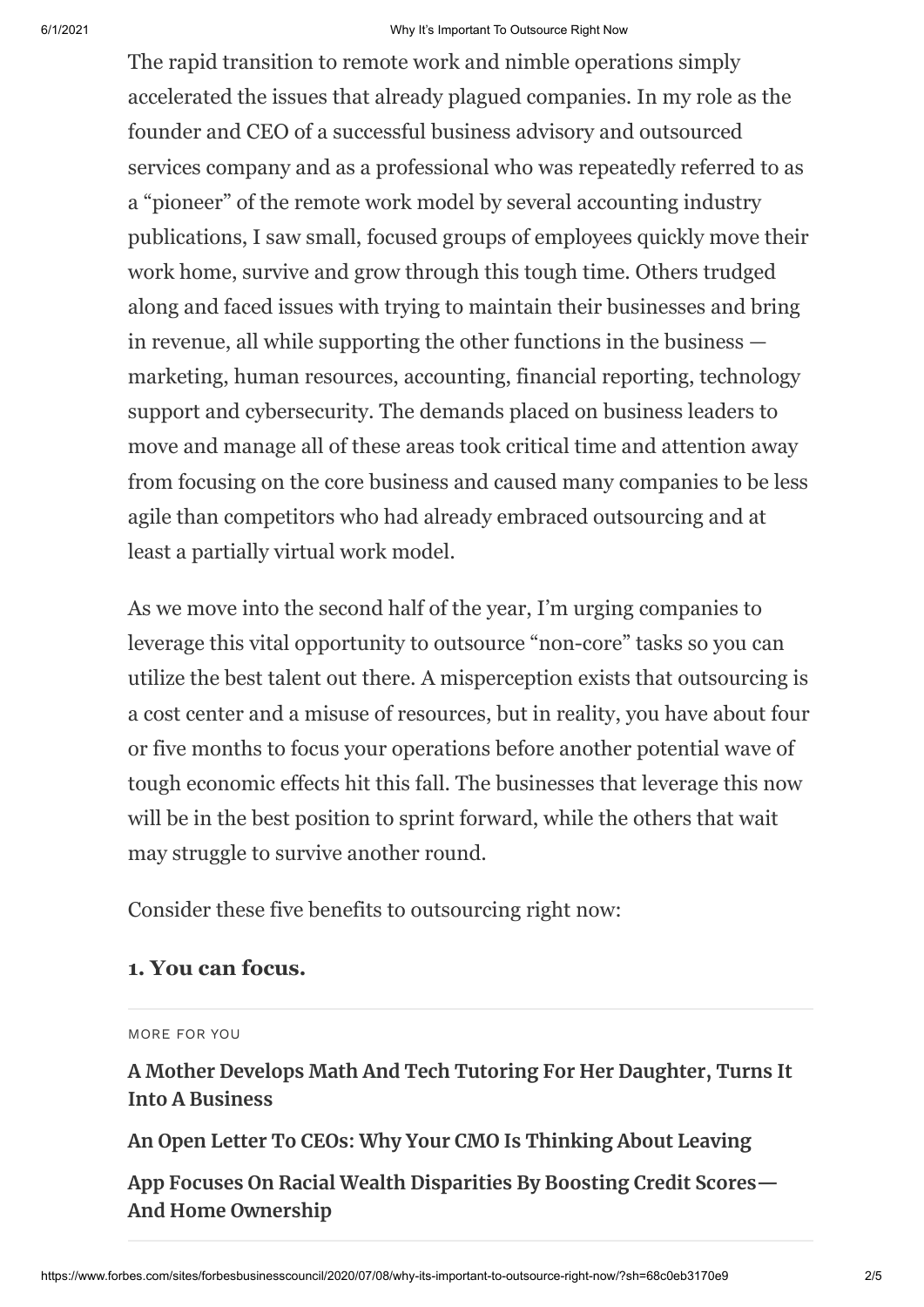Remember the essential areas of business: leadership, marketing, finances, management, lead conversion, lead generation and client fulfillment. If you go through each step, you'll see that every single support area can face a disadvantage at some point in your business. Even though the idea of an all in-house staff sounds attractive, your team could become irrelevant and unable to compete in the market. Instead, you should pick the main strength of your business — sales and marketing and invest in the rest.

# **2. High-value specialists know their fields intimately.**

When you outsource accounting or IT, those firms work in the market daily, use the most relevant metrics and pursue continuing education in their fields. Even if you have in-house positions, they're unlikely to stay competitive in the same ways. For instance, I saw the Payroll Protection Program become a boon for some, but for others, it felt like a backpack filled with sand, weighing them down as they completed paperwork and tried to access funds. Those who outsourced their questions were more likely to secure funding with more ease.

## **3. Speed generates more money.**

You could spend time addressing financial questions or technology concerns, and on top of that, ramping up and managing a team that handles these issues. Instead, you could invest in an outsourced team that shows up daily, delivers on the product you purchased and has redundancies on staff to address demand. They provide you with the information you need to make the most important business decisions for your company, and now you can focus on your main strength as a selling machine rather than managing others and their tasks. This, in turn, speeds up your ability to grow and scale.

## **4. You reduce risk.**

Companies that outsourced before the pandemic were more likely to move quickly because they had digital systems in place. Offices with paper-based systems or important paperwork that traveled by mail either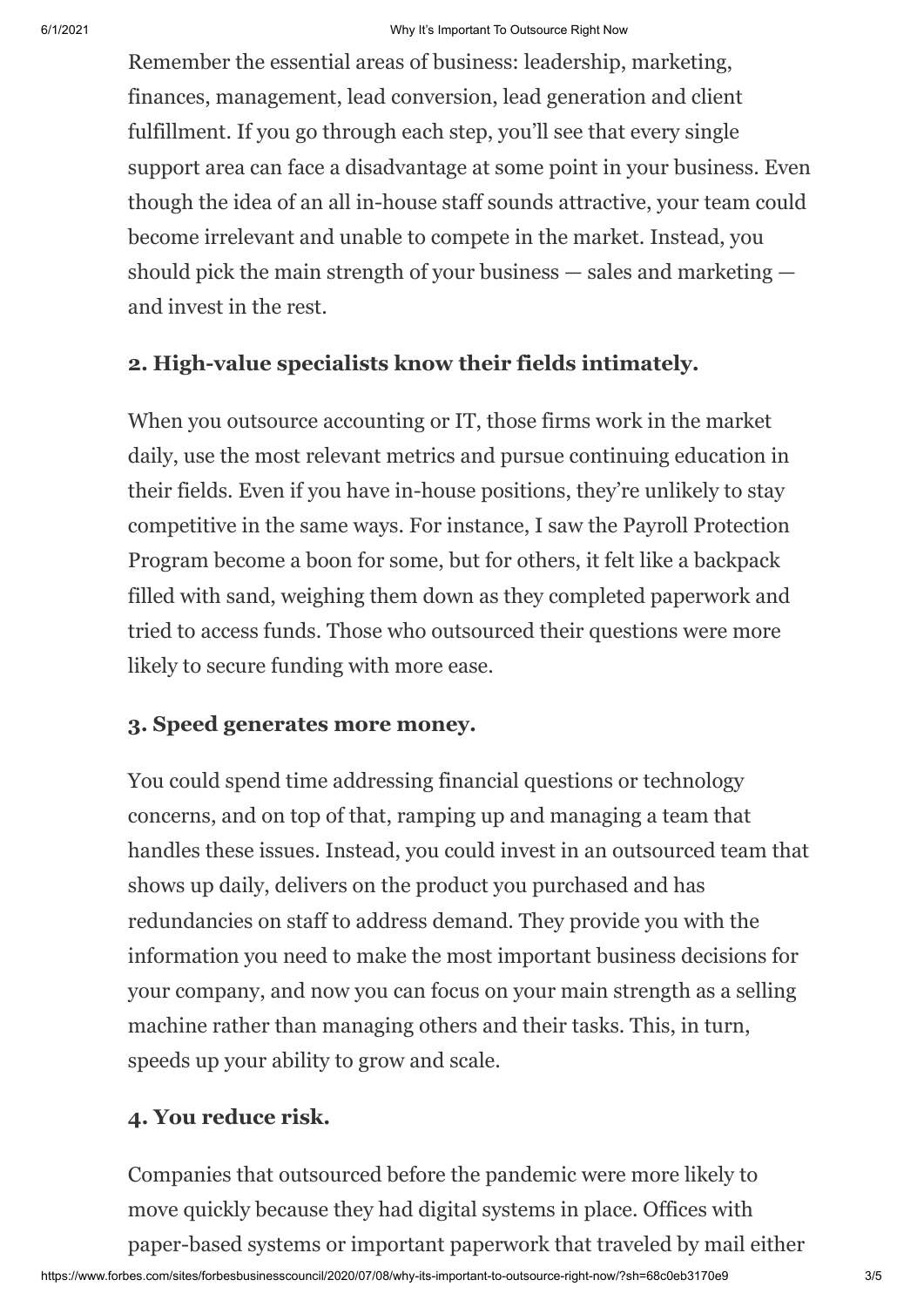came to a standstill or snuck into the building to pick up files, pay bills and access contracts. They also weren't geared to communicate online for remote work or remote sales, and they faced issues with security requirements, social media restrictions and network access. On the other hand, outsourced teams come with built-in security systems, communications and cloud-based platforms that allow you to keep moving, no matter where you are.

#### **5. You have a plan.**

Likewise, few companies had a disaster plan in place to handle employees, clients and the public when the pandemic hit. They moved inch by inch to address each new hurdle to online operations, and even then, sometimes the solutions were extremely expensive. Outsourced teams have the capital and ability to invest in a solution that can apply to their large client base, which makes the technology, accounting and payroll systems more affordable. Prepared businesses were ready to shift as soon as "stay at home" orders required everyone to work virtually.

While speaking with clients, I've talked about outsourcing with a sense of urgency as we face the uncertain months ahead. We all hope we don't end up back in the same place we were in this spring, and there are several ways to handle operations now to ensure that you're ready. Assess the different parts of your company now to see how you compete with the market and what makes sense to outsource. Although the clock is ticking, you can easily focus on lean operations for the next quarter to set yourself up for success this fall.

[Forbes Business Council](https://councils.forbes.com/forbesbusinesscouncil?utm_source=forbes.com&utm_medium=referral&utm_campaign=forbes-links&utm_content=in-article-ad-links) is the foremost growth and networking organization for business owners and leaders. *[Do I qualify?](https://councils.forbes.com/qualify?utm_source=forbes.com&utm_medium=referral&utm_campaign=forbes-links&utm_term=fbc&utm_content=in-article-ad-links)*



[Jennifer](https://www.linkedin.com/in/jenkat/) Katrulya is a nationally recognized CPA, business advisor, keynote speaker, writer, and "people connector." Read Jennifer [Katrulya's](https://profiles.forbes.com/u/0f2604b0-b49c-4585-a0dc-8c5897c4faa9) full executive profile here....